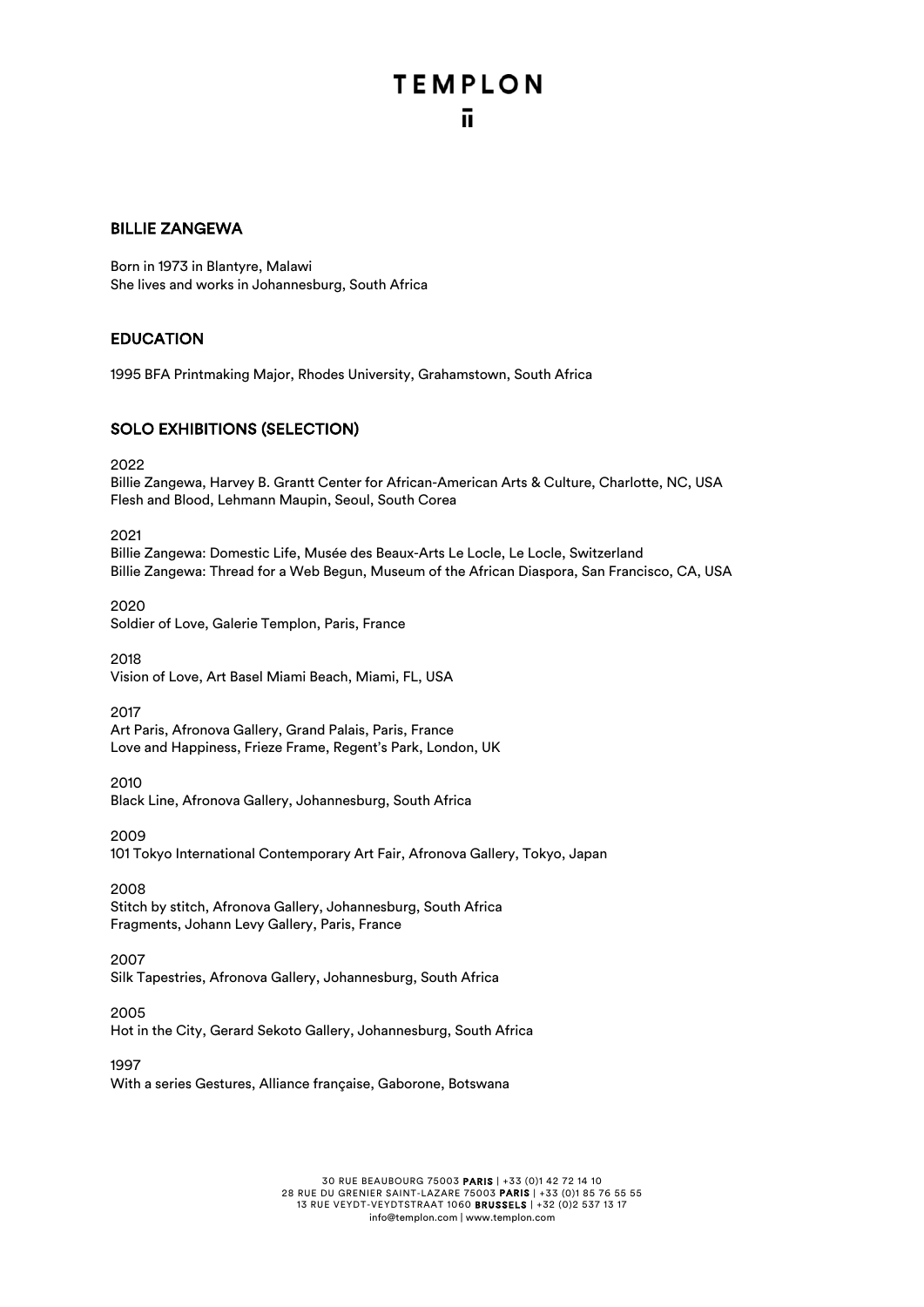# **TEMPLON**

#### GROUP EXHIBITIONS (SELECTION)

#### 2021

The Power of My Hands, Musée d'Art Moderne de Paris, Paris, France Portals, NEON Foundation, Athens, Greece and I will wear you in my heart of heart, FLAG Art Foundation, New York, NY Rituals of Resilience, Minneapolis Institute of Art, Minneapolis, MN, USA

#### 2020

Global(e) Resistance, Centre Pompidou, Paris, France Alpha Crucis – Contemporary African Art, The Astrup Fearnley Museum of Modern Art, Oslo, Norway Media Networks, Tate Modern, London, United Kingdom

#### 2019

The Power of My Hands, Musée d'Art Moderne de la Ville de Paris, Paris, France I Am . . . Contemporary Women Artists of Africa, National Museum of African Art - Smithsonian Institute, Washington, DC, USA Mating Birds Vol.2, KZNSA – Kwa, Zulu Natal Society of Arts, Durban, South Africa Presence, Spelman Museum, Atlanta, USA

#### 2018

Soft Power, Transpalette – Centre d'art contemporain, Bourges, France Making Africa: A Continent Of Contemporary Design, The Albuquerque Museum, Albuquerque, New Mexico; Blanton Museum of Art, Austin, TX, USA Second Life, Musée d'Art Contemporain Africain Al Maaden – MACAAL, Marrakech, Morocco Pulling at Threads, Norval Foundation, Cape Town, South Africa Ladies by Ladies, Space Art Absolute, Paris, France

#### 2017

Lucy's Iris, Centro Atlántico de Arte Moderno together with Casa África, Las Palmas de Gran Canaria, Spain Essential Landscape, MACAAL, Marrakesh, Morocco Making Africa, Atlanta Museum of High Art, Atlanta, USA Half-Life of Love, MASSMoCA, North Adams, USA Stedelijk BASE, Stedelijk Museum Amsterdam, Amsterdam, Netherlands Et Dieu créa la femme, Maison Guerlain, Paris, France Africa. Raccontare un mondo, CAP, Milan, Italy Frans Masereel, Mu.Zee, Oostende, Belgium Back to the Self, Marabouparken Konsthall, Sundbyberg, Sweden Onder Ons, CIAP Hasselt, Belgium

2016

Africa Forecast: Fashioning Contemporary Life, Spelman Museum, Atlanta, USA African Contemporary Art Fair, Afronova Gallery, Somerset House, London, UK - Pioneer Works, New York, **IISA** Essentiel Paysage, MACAAL, Marrakech, Morocco Women's Work, Crafting Stories, Subverting Narratives, IZIKO South Africa National Museum, Cape Town, South Africa Essentiel Paysage, Musée d'Art Contemporain Africain Al Maaden – MACAAL, Marrakech, Morocco

Making Africa: A Continent Of Contemporary Design, Kunsthal Rotterdam, Rotterdam, Netherlands - Centre de Cultura Contemporània de Barcelone (CCCB), Barcelona, Spain

Africa Forecast: Fashioning Contemporary Life, Spelman College Museum of Fine Art, Atlanta, GA, USA A Constellation, Studio Museum Harlem, New York, USA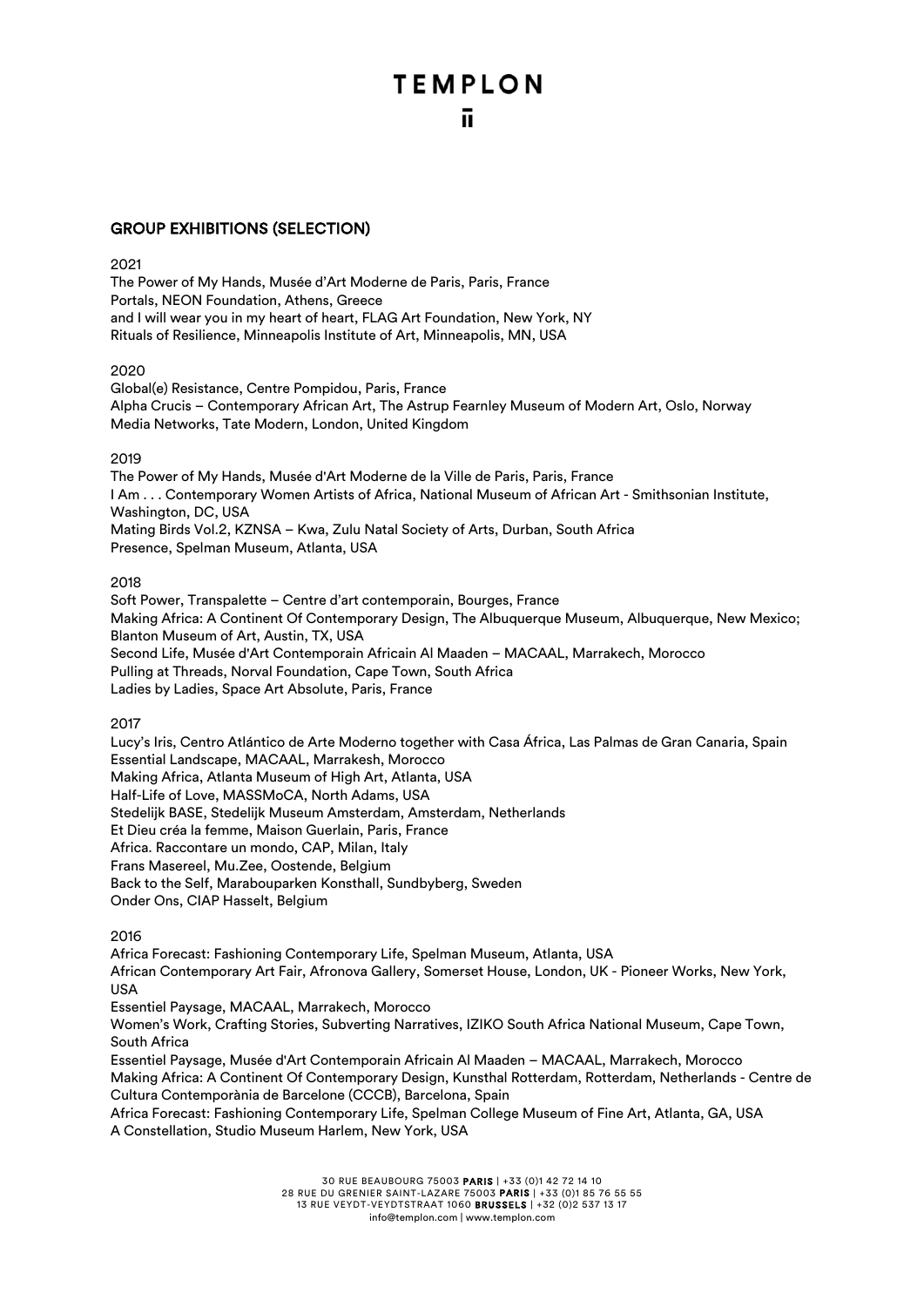# **TEMPLON**

#### The Substance of Things Not Seen, JAG, South Africa

#### 2015

Body Talk: Feminism, Sexuality and the Body in the Work of Six African Women Artists, WIELS, Brussels, Belgium - Lunds Konstall, Lund, Sweden – FRAC Lorraine, France Africa: architecture, culture and identity, Louisiana Museum of Modern Art, Humlebaek, Denmark African Odysseys, Le Brass Cultural Centre, Forest, Belgium Women's Work, Iziko National Gallery of South Africa, Cape Town, South Africa Making Africa, Vitra Design Museum, Weil-am-Rhein, Germany – Guggenheim, Bilbao, Spain

#### 2014

How Far How Near, The Stedelijk Museum, Amsterdam, Netherlands Fiac Officielle, Magnin-A, Cité de la Mode et du Design, Paris, France

#### 2013

My Joburg, Staatliche Kunstsammlungen, Dresden, Germany – La Maison Rouge, Paris, France Hollandaise, Raw Material Company, Dakar, Senegal Africa Africa, Abbaye Saint Andre, Centre d'Arts Contemporain, Meymac, France

#### 2012

Hollandaise, Stedelijk Museum Bureau, Amsterdam, Netherlands The Progress of Love, The Menil Collection, Houston, Texas, USA

#### 2011

Celebrating 20 artists, MDIS, Johannesburg, South Africa En toute innocence, subtilités du corps, IF Gallery, Paris, France Marakesh Art Fair, Palace Es Saadi, Marrakesh, Morocco Galerie Hussenot, Paris, France Kaddou Diggen, Galerie Le Manège, Dakar, Senegal

#### 2010

Space, Museum Africa, Johannesburg, South Africa Transformations, Johannesburg Art Gallery, Johannesburg, South Africa

#### 2009

Anima Animal, Fondation Blachère, Apt, France Creativity Meets Science, Spier, Stellenbosch, South Africa

#### 2008

Re/Presentaciones: Ellas, Casa Africa, Las Palmas, Spain Vibrant exposure, Amaridian Gallery, New York, USA

#### 2007

Afronism, Afronova Gallery, Johannesburg, South Africa Social Fabric, Goodman Gallery, Cape Town, South Africa

#### 2006

Nie Meer, De Warande Kunsthalle, Turnhout, Belgium Dak'Art, African contemporary art Biennale, Dakar, Senegal

#### 2005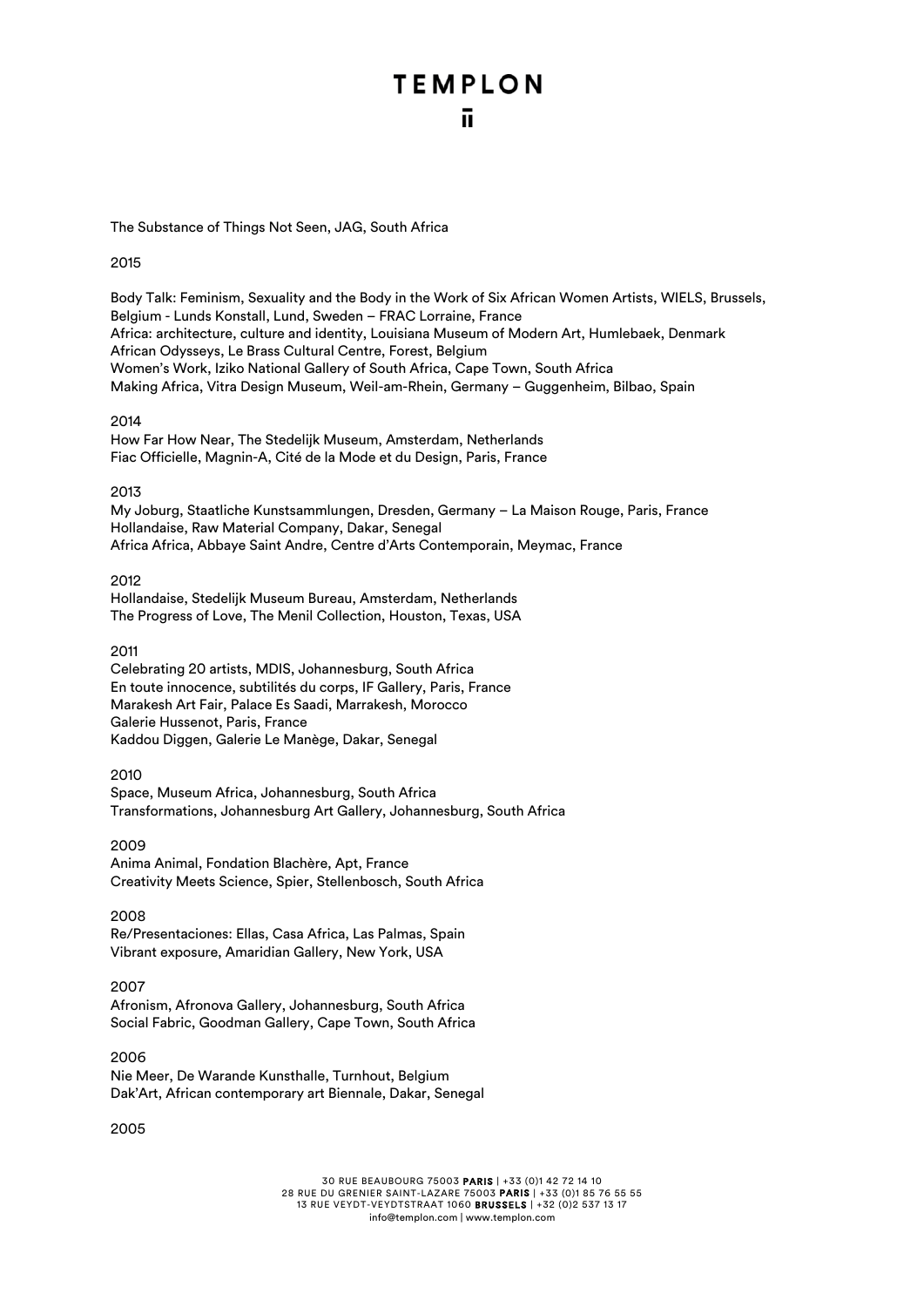### **TEMPLON** π

Black Fine Art Show, Galerie Intemporel, New York, USA

2004 Brett Kebble Art Award exhibition, Cape Town Convention Centre, South Africa Aardklop Festival, Absa top ten, Potchefstroom, South Africa Absa l'Atelier Award exhibition, Absa Gallery, Johannesburg, South Africa

2003 Playtime Festival, Johannesburg, South Africa

2001 Group show, Spark Gallery, Johannesburg, South Africa

1999 Printwork, Rhodes University retrospective, Albany Museum, Grahamstown, South Africa

1997 Artists in Botswana, National Gallery of Botswana, Gaborone, Botswana

1996 Untitled, Gallery Anne, Gaborone, Botswana

#### RESIDENCIES AND AWARDS

2009 Bronx Museum. New York City, USA

2006 Air Antwerpen. Antwerp, Belgium

2005 Cite International Des Art. Paris, France

2017 Bus Expo, Art Paris in collaboration with Air France

2006 Awarded Res'artis residency with Air Antwerpen at the Dak'art Dakar Biannale

2004 Absa L'Atelier Gerard Sekoto Award

1997 Artists in Botwana Award Printmaking

#### PUBLIC COLLECTIONS

ABSA Bank, South Africa Centre Georges Pompidou, Paris, France